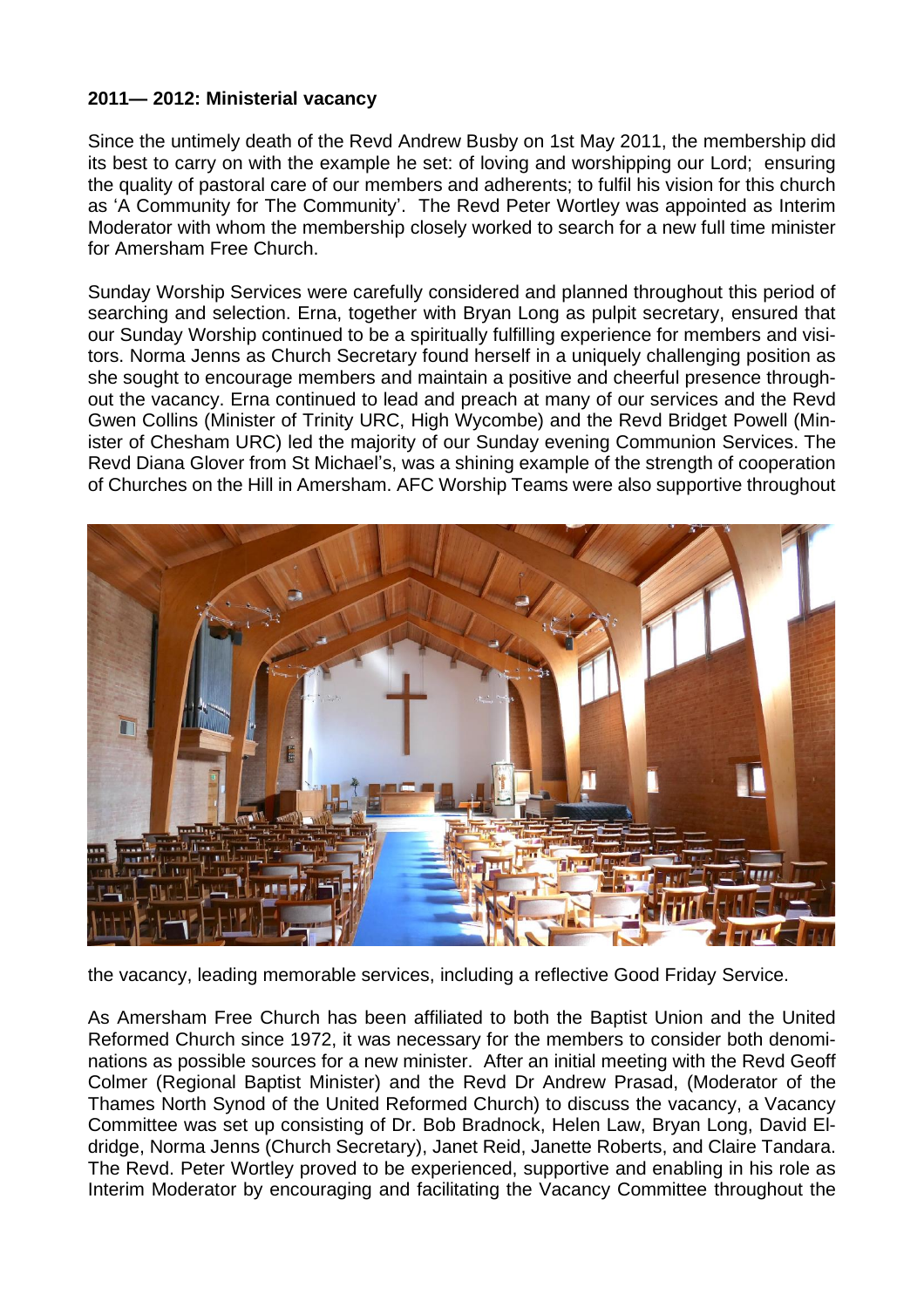process of bringing forward an appropriate candidate for consideration as a future Minister of Amersham Free Church.

The Committee met on several occasions to share ideas that eventually developed into a Pastorate Profile, which was sent to both denominations. We were fortunate that this document was favourably met by the Revd Ian Green, who was at that time the Minister of Yeovil Baptist Church. Ian was invited to meet with the Vacancy Committee informally and he was later asked to lead our Sunday Worship on 15 April 2012. Following this service the Elders met with the Vacancy Committee and decided that it was appropriate to recommend to Church Members that Ian should be asked to 'preach with a view', after which he would meet with members.

At a Special Church Meeting on 19 June, members voted unanimously to invite the Revd Ian Green to be our new minister. We were so pleased and felt blessed that Ian accepted our call; and plans for his Induction Service were soon underway. Apart from URC and Baptist Union leaders, AFC's one surviving former full time Minister, The Revd Keith Riglin and all previous Assistant Ministers, The Revd David Simpson and the Revd Alan Kirkcaldy were present at the service.

During Sunday Worship on 28 October 2012, Erna received Ian and his wife Rachel into membership of AFC. Their sons, Matthew and Jonty, were also welcomed at this service.

We are now sharing in, and benefiting from, the experience and wisdom that Ian has gained from his life and ministry at previous churches and we are enormously appreciative of the special qualities that he is bringing to Amersham Free Church and also to our local community.

The Manse was upgraded before Ian, Rachel, Matthew and Jonty moved in. Our treasurer Peter Clark and Bryan Long, wearing his 'property hat', saw that the work was carried out to a very high standard. As Rachel and the boys were all in the throes of completing an important academic year in Yeovil, Ian moved in first whilst the rest of the family got accustomed to travelling regularly up and down the motorway between Yeovil and Amersham. Rachel and the boys finally made the move in the middle of July and the whole family were once again living under the same roof.

# **2011 - 2017 Ian's Early Ministry at Amersham Free Church**

AFC had, by now, been in covenant with St John's Methodist Church and St. Michael and All Angels Anglican church for a number of years; working together to serve and enrich the life of the community of Amersham on the hill. This covenant is named COTHA (Churches On The Hill in Amersham). During Ian's early years COTHA members continued to maintain the events that we had traditionally shared, including the united Walk of Witness on Good Friday and a Lent Course entitled "The King's Speech', led by Erna. Other COTHA events included a Quiet Day at Bulstrode Park led by Hazel Richardson and a new initiative for our local churches called 'Open the Book', which made it possible for a selected group of church members to go into local schools to take part in dramatised Bible stories. We extended invitations to our Covenant Churches whenever the opportunity arose to augment these traditional events; for instance some members of St Michael's and St John's joined us for our Bible Teaching Day on the topic of Ecclesiology, led by Revd Dr Ruth Gouldbourne from Bloomsbury Central Baptist Church. We continue to be grateful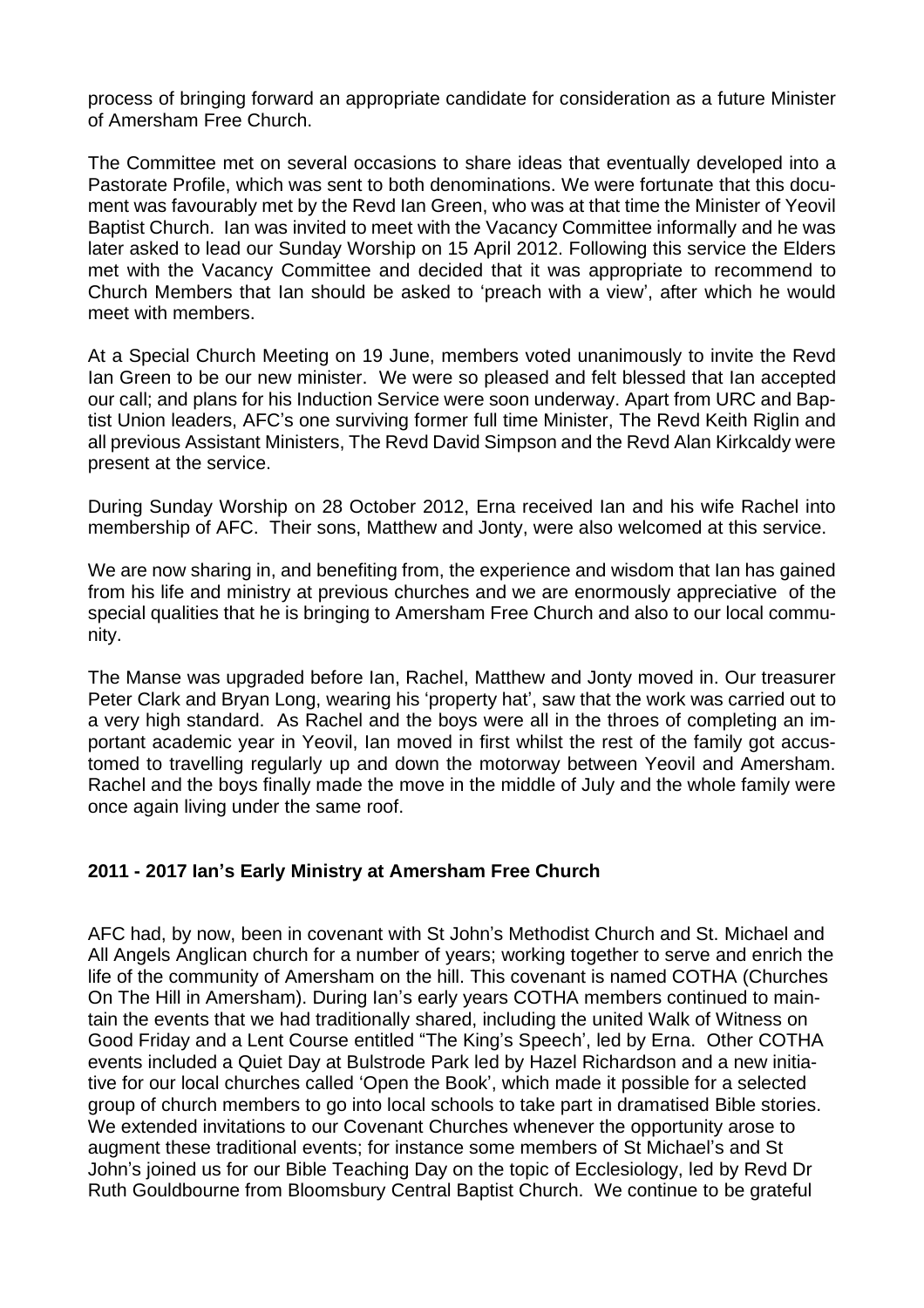for the active support of COTHA members, who worked throughout these years to main-



tain united worship and fellowship.

In 2011 a branch of the child contact centre (a long standing dream of Bob Marshall's) was set up in the Alfred Ellis Hall and operating on the first and third Saturdays of every month. It offers a safe place for children to meet parents with whom they no longer live after relationships breakdown. In 2019 the Chiltern Child Contact Centre was awarded the prestigious 'Queen's Award for Voluntary Service'. The award was presented by the Lord Lieutenant of Buckinghamshire Sir Henry Aubrey-Fletcher, on behalf of her Majesty the Queen, to Doreen Platts, a long serving volunteer for the Chiltern Child Contact Centre.

The church website gained increasing importance during this time. Ian redesigned the layout and enhanced its content. The internet continues to be an increasingly important tool; not only for making known the activities of the church but for social outreach, and Ian ensures that our website is continuously kept up to date and informative.

Junior Church groups had been following weekly Scripture Union lesson material, but by 2012 the church faced the fact that, because of busy weekend timetables, many families no longer attended church regularly. The successful 11+ youth and study groups, Ichthus and FISH, were phased out as the members moved on to higher education. A rethink resulted in JC Roundabout, based on the Workshop Rotation model; along with the adoption of a monthly biblical or Christian theme or story, with weekly activities led by church members with various enthusiasms. Notable Roundabout projects have included 'Jonah: The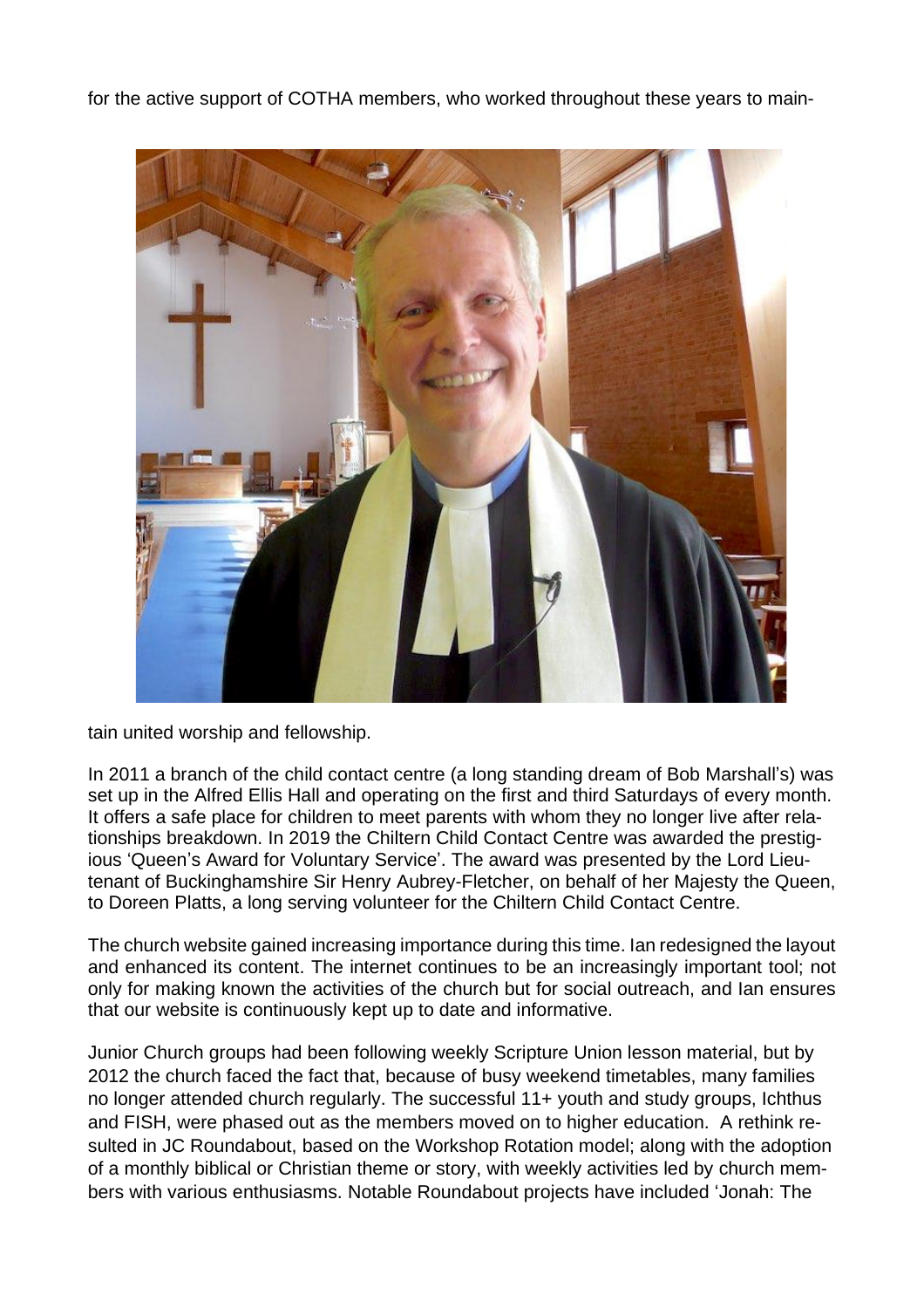Musical' and two Radio Christmas broadcasts. Roundabout successfully coped, in a way which was a lot of fun, with fluctuating numbers of children in attendance. Liz Waumsley co-ordinated this initiative with a team of 4 leaders and several specially invited workshop helpers. Beginning in 2014, it continued until the Covid epidemic in 2020.

The first phase of the Vision for the Future project. involving the complete transformation of the Alfred Ellis Hall, had been completed in 2010. This was an enormous and costly project but proved to be of significant value to the church by making it more comfortable and adaptable for letting purposes. This led to many outside groups hiring the hall on a regular basis and it wasn't long before planning began on the second phase which included modernising the vestibule, adding an ambulant toilet, and altering the layout of small rooms at the end of the main corridor.

Meanwhile, the problems with the church heating system dominated events at the beginning of 2017, when services had to be held in the Alfred Ellis Hall for a number of weeks whilst the boiler was being repaired.

## **2017 to 2020**

In the Autumn of each year members of the Worship Teams were invited to attend the 'Lay Preachers Course', a three day residential course held at Westminster College Cambridge where tuition is at a very high standard. The Worship team numbers have declined in recent years, but they continue to offer valuable worship leadership at many churches in the local area where there may not be a resident minister. Occasionally, they also contribute to



worship at AFC; often at evening services. in 2021, the Worship Teams celebrated 21 years of local ministry by conducting a service at Amersham Free Church and sharing a spectacular cake with the congregation afterwards.

We have enjoyed the benefit of many different musicians who have enhanced our worship with different instruments over the years and we now have a rota of very capable organists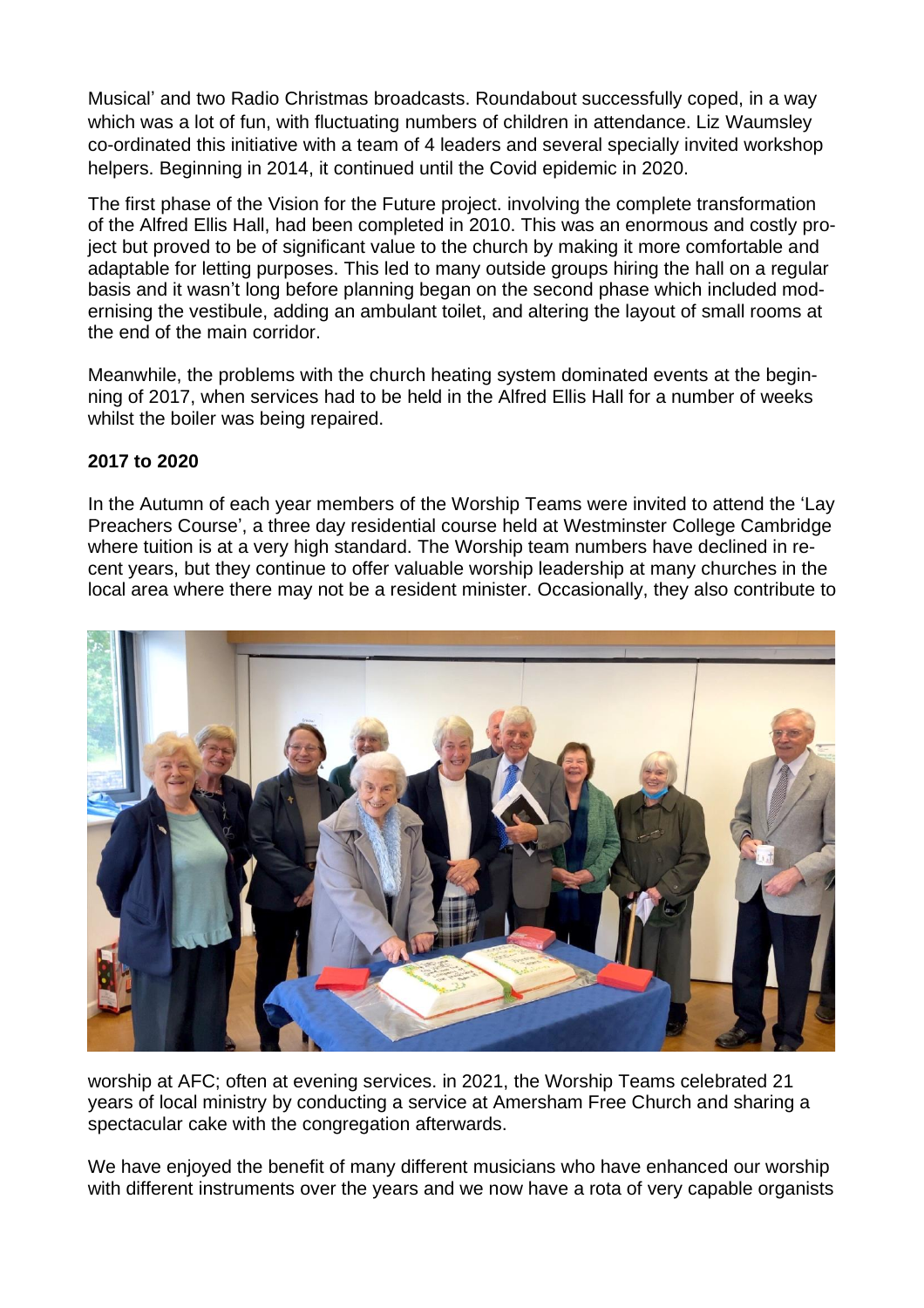who are getting to know our church and its form of service well. In recent years, Graham Nash, Anna le Hair, George Orme and Laurence Beard have been regulars but it has been wonderful to see a younger generation of organists playing too. We are grateful to Tom Torley, our own Richard Brazier and Matthew Green playing for us on occasion. Also during this period the church organ (a Willis model) has been showing signs that a complete overhaul would be necessary to bring it up to the required standard. Finances have been arranged and work commenced on dismantling, cleaning, and renovating the organ. This project has not been without its challenges, and the Willis Organ continues to be regularly in need of tender loving care and sympathetic playing styles.

Worship services outside our church have continued with Ian leading services at Rayners and Chalfont Lodge care homes on a regular basis, supported by a faithful band of singers to support the residents. Services at the Croft care home are also much appreciated and we are grateful to Christine Feather for undertaking the task of organising these, particularly at a time when pianists are a dwindling resource. Sadly none of these services has been able to restart at the time of writing because of the COVID pandemic. Our own 'in house' activities continued to thrive. Lunchbreak benefits from Margaret Howard and Ian's ability to produce a varied programme which continues to attract a wide variety of people from other churches and from none. Tea at Three and Friday morning coffee similarly attract people who value the warm welcome and companionship which they find here. Month by month Family News, (skilfully edited by Anne Marshall) keeps the congregation abreast of life at AFC in all its ups and downs.

The Social Committee organised many varied events in the church at this time, including outings to concerts at the Royal Albert Hall; and visits to places of interest, such as Bletchley Park. Safari suppers, New Year's parties and Harvest Suppers contributed hugely to the sense of belonging to a church community which brings in people also from outside.

The Sycamore Club celebrated its 40th anniversary. The club had been established by Dr. Ella Munro in 1978, providing a weekly day of respite care for dementia sufferers and their carers. Weekly activities including crafts, talks and music very ably led by Beverley Underwood at AFC on a Thursday was an example of this where helpers were drawn from all the churches in COTHA. Dr Ella Munro was awarded an MBE in 2011 for her 'services in the community of Amersham'.

Amersham Free Church continues to support a wide variety of charities, both in the UK and abroad. At Christmas, our offerings throughout the month of December are directed to three charities dedicated to children; one local, one national and one international. We have a particular connection with the organisation Street Kids Direct, which seeks to support the poorest children in Central America. This was founded by Duncan Dyason, who began the charity in Amersham many years ago.

In 2018 we engaged in the Toilet Twinning initiative where a church, or an individual, sponsors toilets in the developing world. This initiative has become a global phenomenon and has now been extended to Fridge Twinning, which aims to support the distribution of food in rural areas of the developing world.

Amersham Free Church also supports Liz and Sergio Vilela, who are Baptist Link Missionaries working with pre-school children and pastors in Mozambique.

In 2018 we were pleased to welcome a Time for God volunteer again after several years without one. Hauke Vogel from Germany quickly established himself as a valuable asset in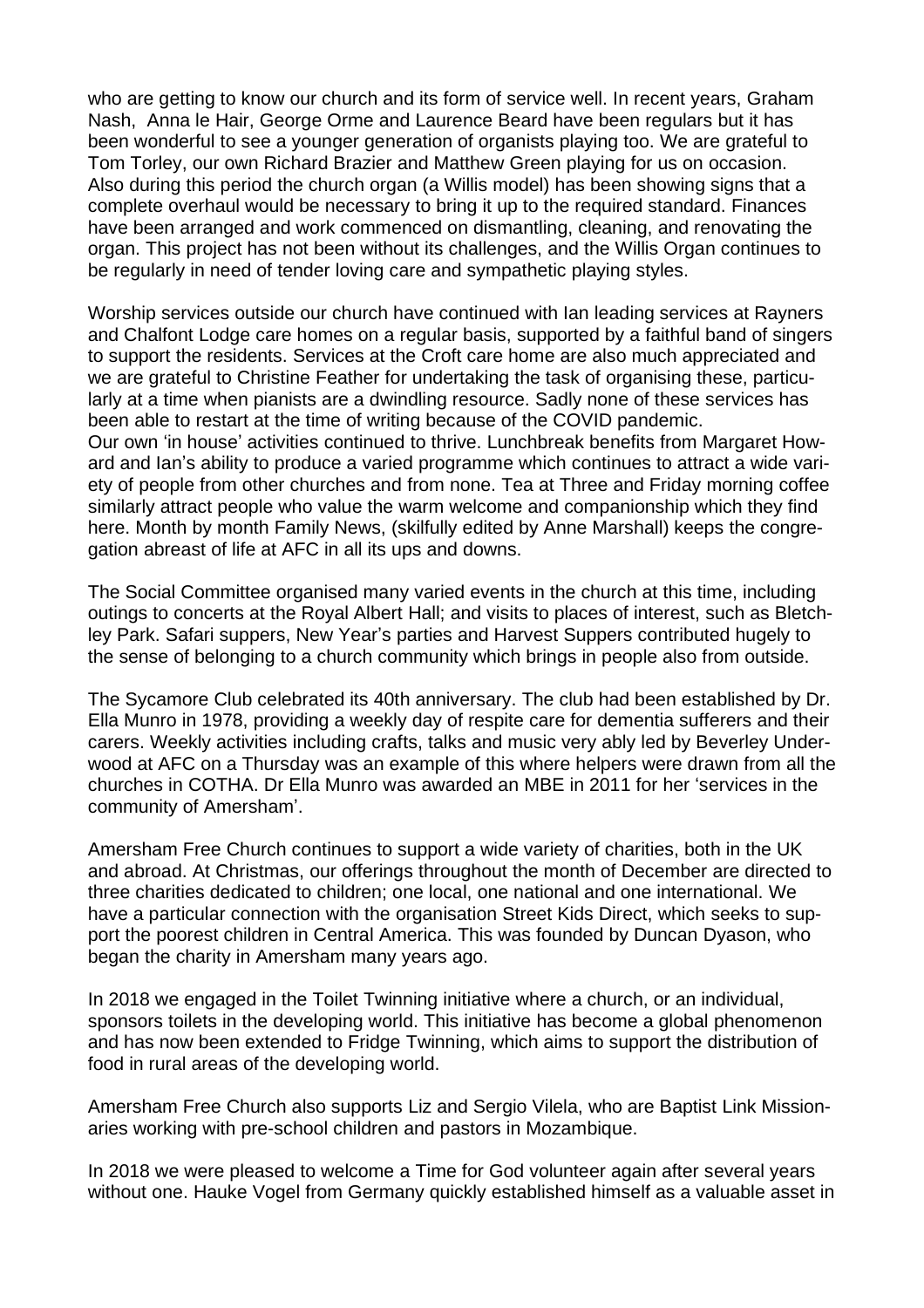so many ways; he taught in JC, helped out at Women's Own and Lunchbreak, played the piano during the church services and in concert; talked at length to residents in the various care homes that we attend, and generally was a smiling presence at AFC. A German evening was held to mark the end of his time with us, largely planned by Hauke himself! He was sadly missed when he returned home to continue with his studies, but he regularly stays in touch with us here in Amersham.

For a number of reasons, a decision was taken not to immediately look for another TFG volunteer when Hauke went home. Hauke himself would have been a hard act to follow, but finding suitable local accommodation had become a particular challenge. Moreover, there were other pressing demands on the church finances at the time.

It became increasingly apparent that there was a need to appoint a church administrator to ease the strain of the demanding workload on an ever decreasing number of volunteers. It was also considered desirable to have someone to relieve the Church Secretary and Treasurer from the burden of the day-to-day administration needed to run the church. A small group was formed to steer this process, and job descriptions and person specifications were drawn up for this part time job. We have since been blessed with the efficient services of Laura Sawyer who has now moved on to pastures new. A new Administrator, Swati Nahal, took on this vital role at the beginning of 2022.

Junior Church continued very effectively under the creative leadership of Liz Waumsley. Numbers were constantly fluctuating but there were still children who enjoyed coming when they could, and Roundabout catered for this. One of the recent highlights was a Christmas video scripted by Matthew Green and put together by the children and leaders under the guidance of Michael Autton. Michael's work as the producer of the weekly monitor presentation in the vestibule have been much appreciated, but the Christmas video was the starting point of potentially a new departure for our website. For the first time a video was uploaded for all to see, opening up new possibilities not only for the website but for our mission to spread the gospel to a wider audience.

During this period refurbishments continued inside the Sanctuary with a new aisle carpet and a new, more substantial baptistry cover which made it safer than the previous perspex covering. The balcony was also made safer by raising the height of the rail: and two wooden banister rails were also erected on the steps leading up to the Chancel.

# **COVID 19: Effects on Amersham Free Church**

The arrival of the Coronavirus has had a significant effect on the life and activity of Amersham Free Church, but we have been riding the waves by embracing new ways of worshipping and continuing our outreach.

During the early lockdown it was not possible for our congregation to meet in church on Sundays as usual. We were exceedingly fortunate to be able to adapt by providing online services of worship on our website. These were made possible by the combined teamwork of Ian, Erna, Michael and Sara Autton, Matthew Green and several other church members who volunteered to record Scripture readings and prayers. Matthew's theme tune introducing the services became a much loved feature of those times. were able to use hymns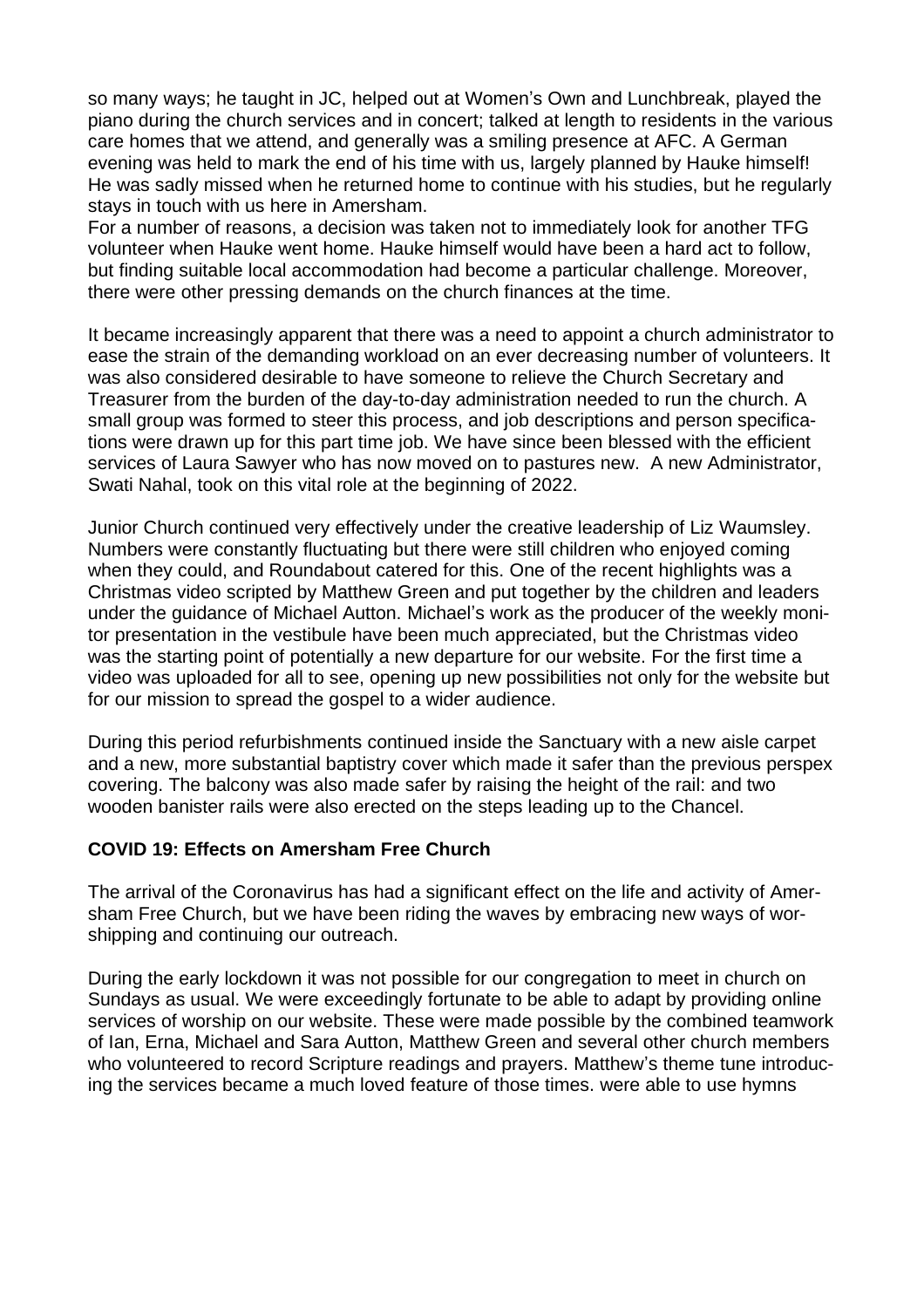from services that had been recorded over the years at Amersham Free Church, so that they felt and sounded familiar. We have been truly blessed to have such an archive at our disposal. These broadcast services have been a vital link for our congregation during a time when we have been isolated from each other, and have been invaluable in helping us to retain our identity as a worshipping congregation. We have been glad to be able to offer the use of our premises to host a community COVID 19 testing centre through the pandemic; a facility that has been very well used by many people in Amersham who needed to be able to get tested somewhere local.

During the past year or so, church services have gradually resumed their more normal tenor, though with the necessary precautionary measures in place to protect vulnerable members of the congregation from potential infection. We are delighted that in early 2022, many of our



social groups have been returning to their regular meetings at AFC, and our buildings are buzzing with life again. Precautions still remain, but it is good to see people enjoying each others' company once again.

There have been some inevitable casualties of the pandemic: for example, the Sycamore Club and Women's Own no longer meet; but we are confident that new groups will arise to meet other needs in our community. The Social Committee has also ceased its activities whilst the pandemic is still causing some concern but, at the time or writing, a new social Sunday Light Lunch is being considered as an opportunity for church fellowship in the meantime. Sunday evening services have not yet resumed, but we continue to video our Sunday morning services for broadcast on the website on Sunday afternoons.

The pandemic has affected every aspect of the life and activities of the Amersham Free Church community and we are indebted to our Secretary, Janet Reid; and our Treasurer, Bob Marshall for so ably steering us through this difficult period of our history.

# **Amersham Free Church in summary:**

We worship every Sunday throughout the year, with these services usually led by our ministers Ian and Erna. We celebrate Holy Communion on the first and third Sundays in the month. Encouraged by our ministers, lay people read the Scriptures and sometimes lead the intercessory prayers. Our worship is also enriched by occasional Pulpit exchanges with ministers from other churches.

We are very fortunate in that we benefit from two ministers with complementary gifts who work so well together. In 2022, Ian embarked on a sabbatical where he is taking some Sundays out to visit other congregations at worship. He writes about his experiences in his blog 'View from the Pew 'and has already incorporated the welcome at the beginning of our service as an example of good practice from another church. Erna continues to preach at AFC once a month but is also much in demand in her ministry to other smaller URC churches in our area who do not have the benefit of a full time ordained minister. In line with our dual affiliation to the United Reformed Church and the Baptist Union, we practise